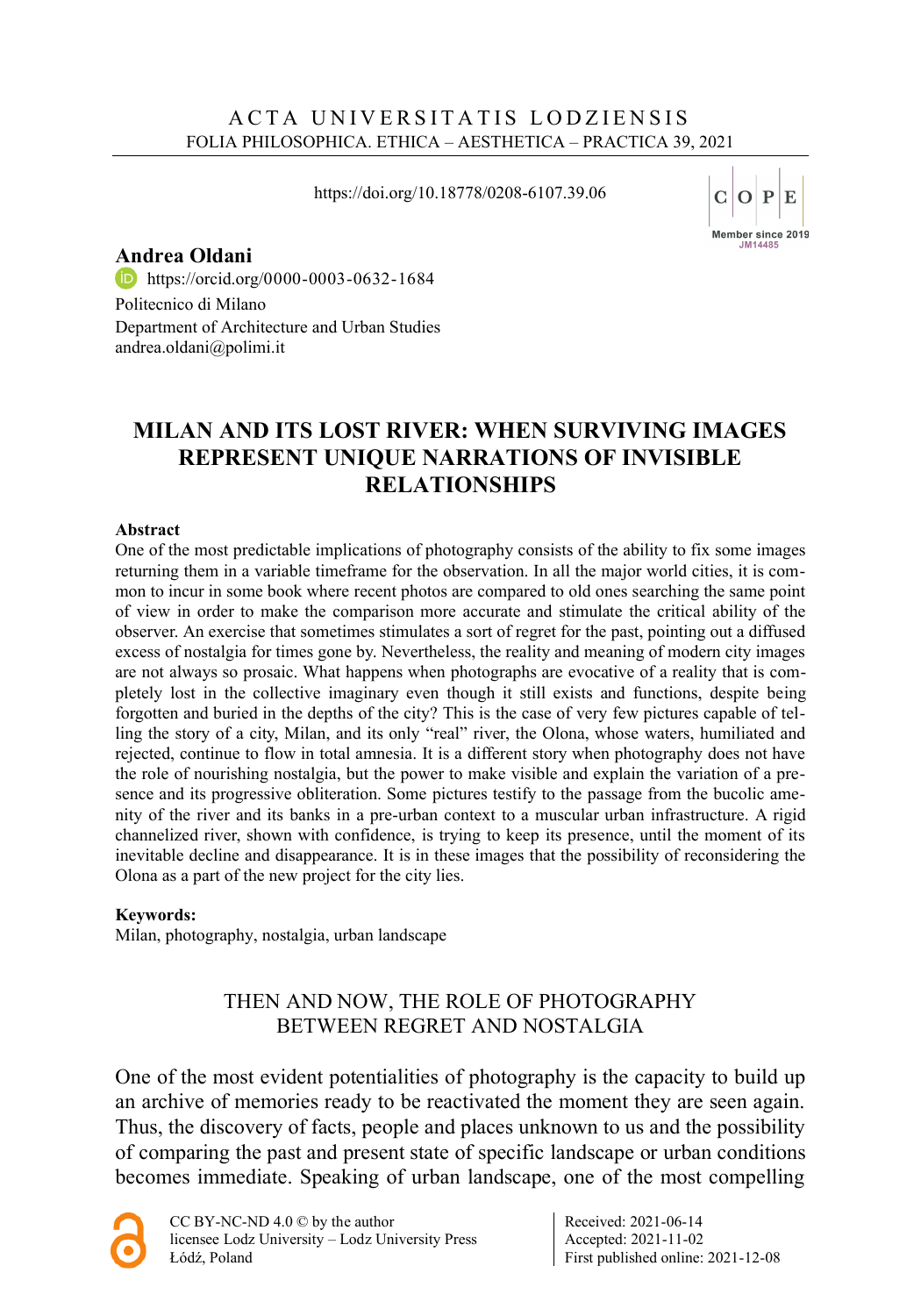phenomena that exploits this fact is evident in the hyper-distribution of photographic books that present a city, comparing its appearance between "then" and "now." It is a pervasive phenomenon which has no boundaries and concerns major cities all over the world.

This subject is trivial, of little cultural interest, because it is linked to a very elementary way of interpreting the value of photography as an indispensable critical tool. At the same time, however, this phenomenon invites us to reflect on the link between the past and the present and to understand the character of the stratification and complexity that characterises specific urban environments, encouraging reflection that will help plan their future. Despite this interest, there is also very significant risk of giving into a sense of pure nostalgia, and this is the most likely feeling experienced by people that spend some time looking at these images.

We thus unwittingly find ourselves in Maurilia, the imaginary city described by Italo Calvino  $(1974, p. 30)$  in which "the traveller is invited to visit the city and, at the same time, to examine some old post-cards that show it as it used to be [...] If the traveller does not wish to disappoint the inhabitants, he must praise the post-card city and prefer it to the present one, though he must be careful to contain his regret at the changes within definite limits: admitting that the magnificence and prosperity of the metropolis Maurilia, when compared to the old, provincial Maurilia, cannot compensate for a certain lost grace, which, however, can be appreciated only now in the old post-cards, whereas before, when that Maurilia was before one's eyes, one saw absolutely nothing graceful and would see it even less today, if Maurilia had remained unchanged; and in any case the metropolis has the added attraction that, through what it has become, one can look back with nostalgia at what it was". There is no doubt that the right attitude to adopt is hard to establish since it is a choice based on feelings, and it prevalently depends on the level of culture and the capacity for critical pre-vision inherent in each individual. It is, therefore, not difficult to encounter a city like Milan, where the images of the old ring of canals that used to surround the historic centre have been viewed and reviewed for years to the point of considering the hypothesis of their partial reconstruction (Cassone et Biscardini, 2014). Reconstruction but not reopening, as is often confusingly indicated, since water no longer runs along most of the project's route under discussion.

This example of a Venetian dream, aimed at reconstructing a city on the water that has now partly disappeared, is engaging compared to studying the value of images concerning contemporary urban reality for two contrasting reasons. Firstly, it demonstrates the evocative and guiding power that images possess, especially if they are skillfully used for a specific purpose, made available and artfully constructed to communicate their message. In this sense, it is important to emphasise that there is complete photographic documentation of the disappeared Milanese canals, an authorial collection commissioned to document the situation before and during the covering works (Cordani, 2004).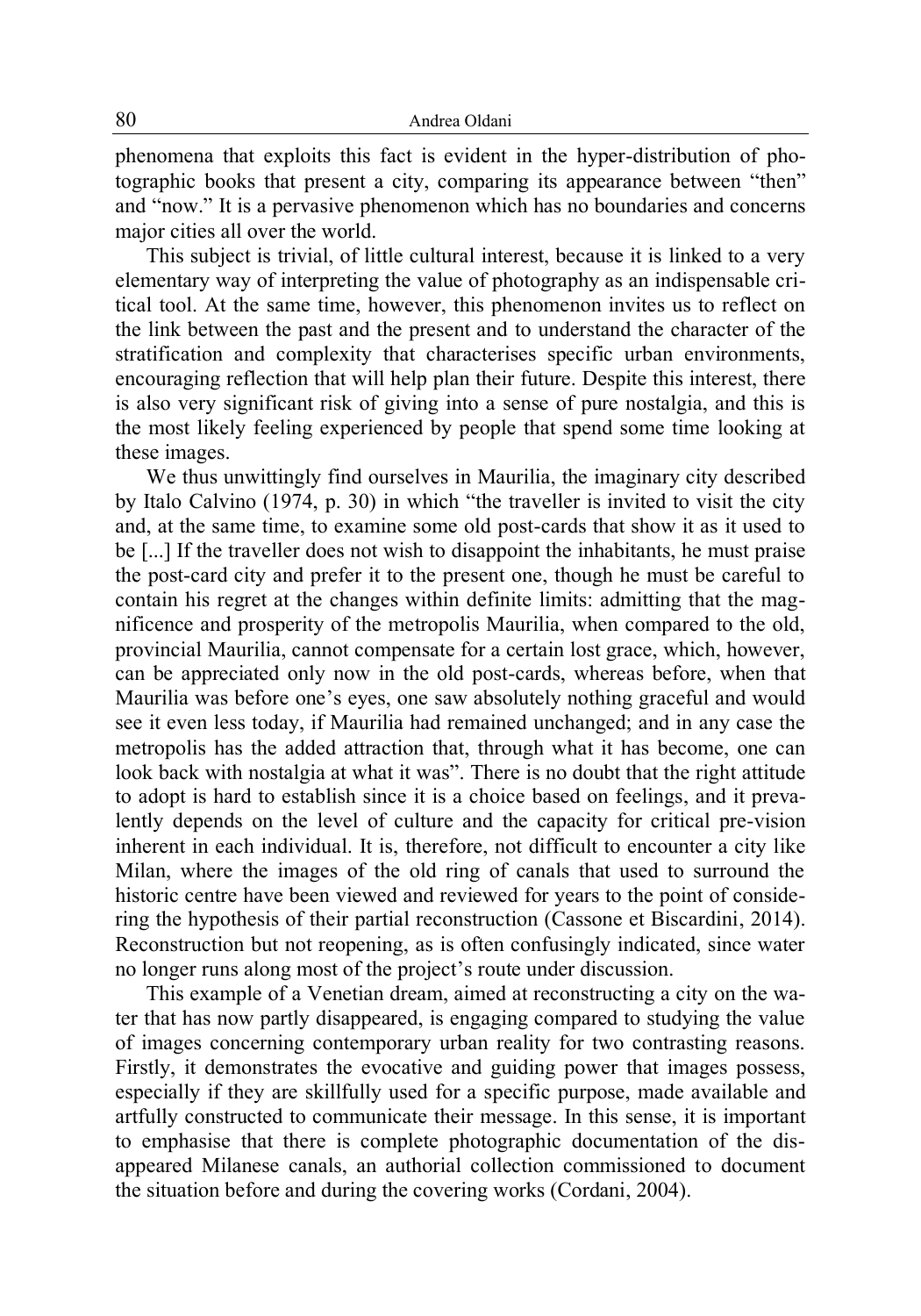Contrastingly, this availability, richness, and quality of photographic documentation of the Navigli Ring, as well as the relevant literature, is not present in the same way for the other Milanese waters, such as the Olona River, which remains the forgotten protagonist of some faded images, despite the fact that its waters are still present, merely underground, as a neglected, challenged and rejected element of the landscape.

#### MILAN AND THE RIVER OLONA

The Olona River originates from springs and hills in the Brinzio and Ganna valleys in the Varese Pre-Alps. After an initial section consisting of the main course and a secondary course, the riverbed becomes a single river near Varese and flows through a densely populated and urbanised area as far as Rho. In this section, the Olona is strongly channelled into an artificial riverbed, characterised by frequent hydraulic works, and fully involved in the urban metabolism of the towns it crosses. In the south of the city of Rho, the river enters the large Milanese conurbation. The main stretch crosses the city underground, while the part of its flow is diverted, especially in flood periods, by two more recent canals: the Olona diverter and the North-West Diversion Canal. This particularly articulated situation also includes a culverted part of the ancient river course that flowed into the Darsena of Porta Ticinese.

This hydraulic situation reflects a very complex history that originated in Roman times, when, given its proximity to the historical centre of Milan, the Olona was, in fact, the subject of profound transformations.

Since the late Imperial Age, the river has been characterised by a complex hydraulic articulation between the natural riverbed and some artificial channels capable of diverting its waters into a network of artificial canals to serve the Roman Mediolanum. Those early transformations produced such a vital variation that it became somehow permanent for several urban hydraulic renewal operations. This closeness to and involvement in the urban dynamics are also the reason why we can speak of the Olona as a "unique" Milanese river.

Thus, since the remote past, the Olona has found its artificial conclusion within Milan, losing the southern part of its ancient natural course and dispersing its waters in numerous outlets. This situation is so complex that even reconstructing the course of the ancient riverbed remains a matter of hypothesis (Poggi, 1913).

Several centuries-old events, the advent of industrialisation and the phase of urban expansion that Milan and the entire Olona Valley underwent since the end of the  $19<sup>th</sup>$  century onwards have led to an acceleration of the transformations and a substantial change in the river context. It is possible to point out four major changes, all concurrent and correlated. The first was the river course's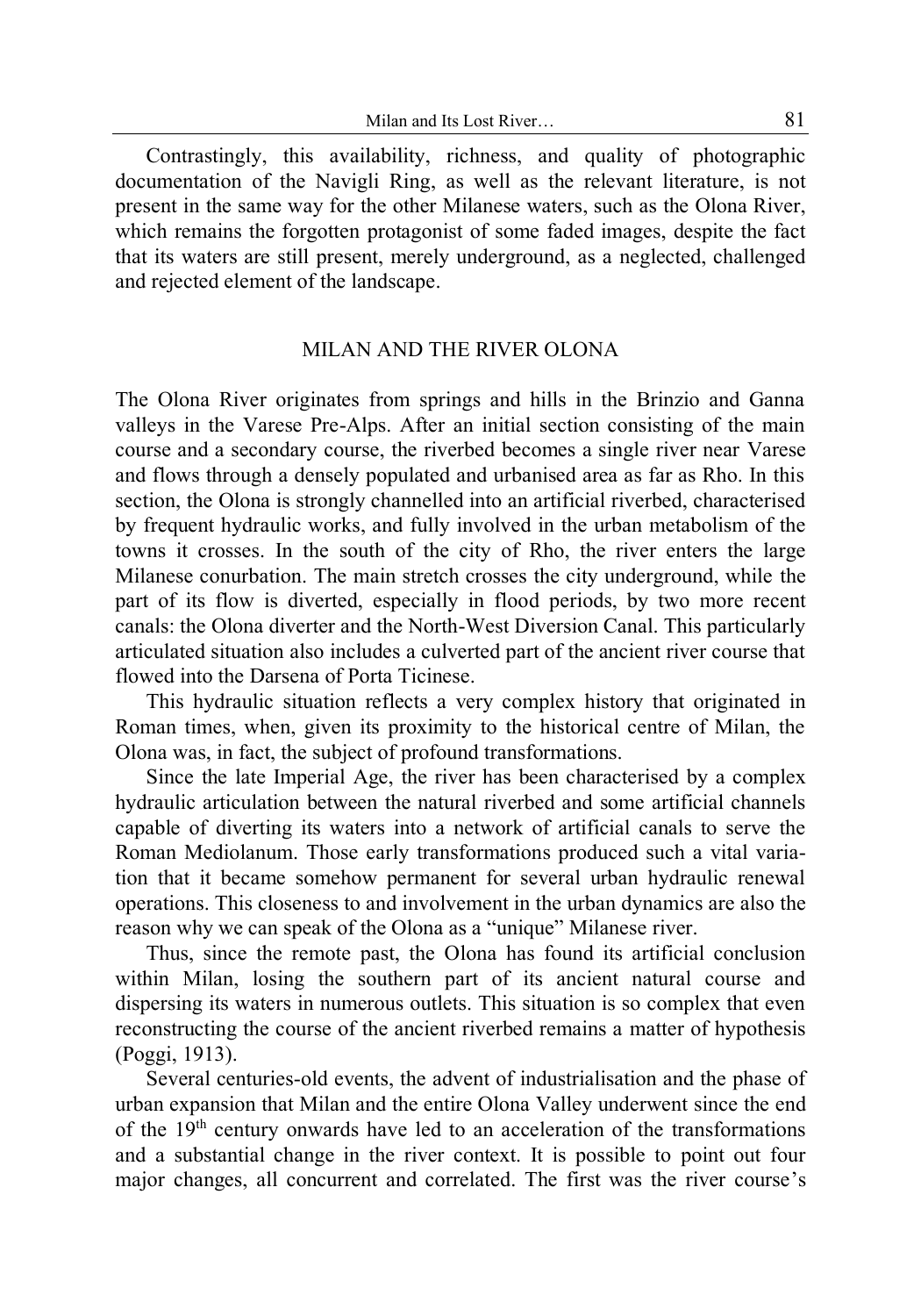artificialisation and modification, which led to a narrow riverbed constrained within rigid banks and marked by several culverts, crossbars and hydraulic works. The second was the massive urbanisation that accompanied this process. The third was an increase in hydraulic risk due to the massive anthropisation of the river valley—finally, the fourth, a deterioration in water quality related to numerous urban and industrial drains.

These four processes have influenced the planning approach to water management and the continuous modification of the Olona, leading to a progressive adaptation and transformation responding to an increasingly evident degradation. Thus, especially in the most anthropic part, corresponding to the metropolitan section, the solution has been to erase the watercourse presence, leading up to a lack of awareness of its existence that characterises the present (De Marchi, 1948; Columbo, 1960).

Anyone wishing to search for the waters of the Olona in Milan today would have to work hard. Its main course plunges into the city's bowels even before it has crossed the city boundaries between the municipalities of Settimo Milanese and Pero. From here, it will no longer re-emerge as the Olona River, but its waters will only become visible again when they flow into the Lambro Meridionale River, after having travelled about ten kilometres through an entirely underground section. This extensive route is even more significant when considering the oldest ramification, which turned to the Darsena di Porta Ticinese, deprived of water for decades but still existing, also wholly buried. The underground section shows its presence through the upstream outlet in the northern part of the Milanese harbour basin.

#### PHOTOGRAPHIC FRAGMENTS OF THE OLONA LANDSCAPE

At this point, it becomes interesting to return to the theme of photography, the relationship it establishes with places, and the profound significance of images concerning urban landscape. In contrast to the considerable number of pictures presenting the disappeared ring of canals, the best-known photographs of the Olona are very few and demonstrate a succession of frenetic transformations that took place in the first six decades of the last century.

The oldest images date back to the first decades of the twentieth century when Milan underwent the first significant phase of urban growth to realise the forecasts contained in Cesare Beruto's urban development plan. The photographs describe the landscape crossed by the Olona, i.e. the La Maddalena neighbourhood, during the flooding events of 1917 (Fig. 1). The pictures, disseminated as post-cards, even more significantly than the maps of the period, allow us to grasp its still suburban dimension, typical of the Milanese countryside, with an evident relationship between the spaces and the river's course.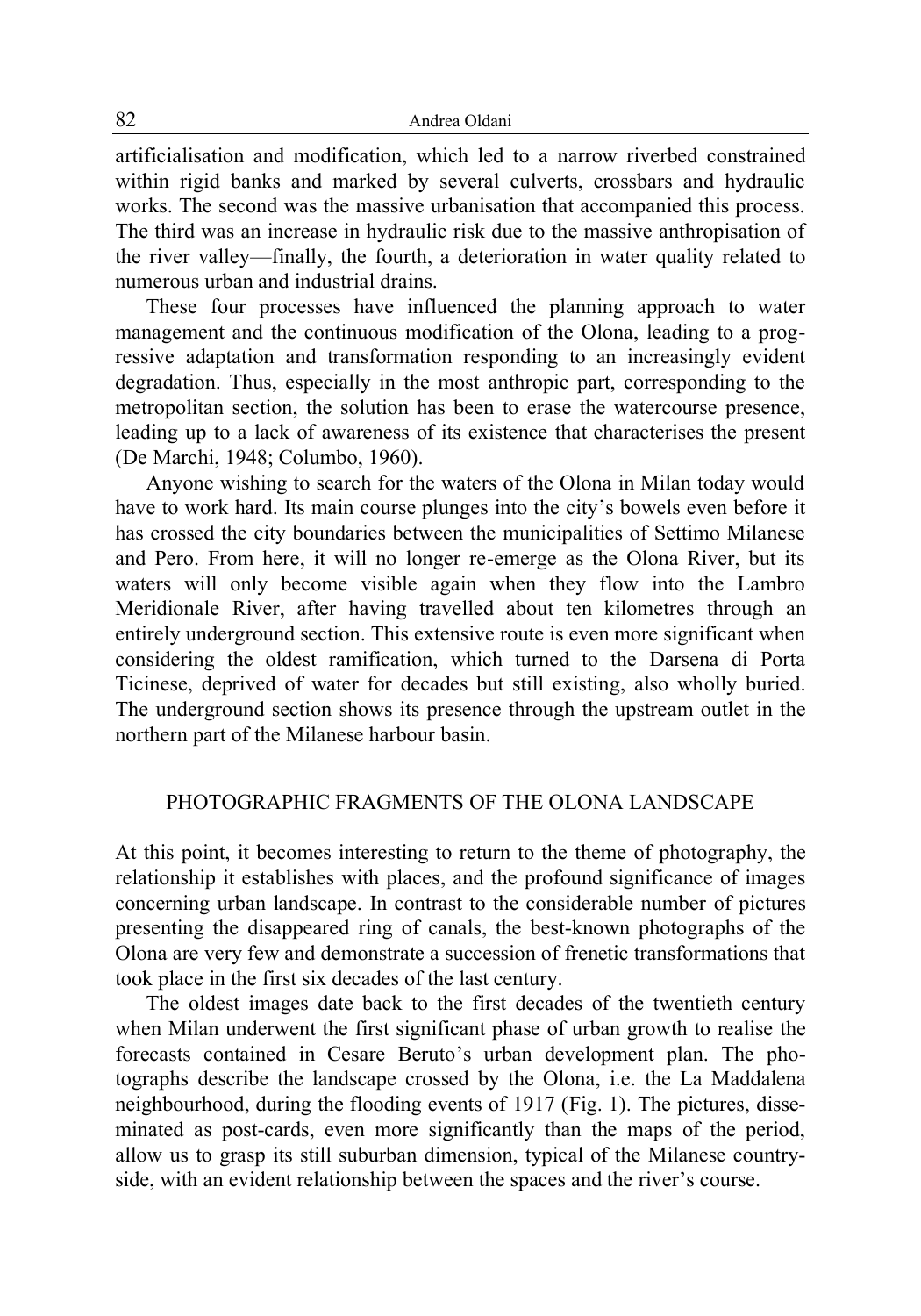

Fig. 1. The landscape of Milan with the Olona River, La Maddalena during the 1917 flood. Source: author's archive.



Fig. 1. - Tracciati per la devissione d'Olona.

Fig. 2. The Map of Milan: a project to completely transform the river and build a new riverbed for the Olona. Source: author's archive.

These photographs contributed to fixing the depicted identity, even if only partially, while the area was undergoing a substantial transformation. Soon after, the city's growth led to the realisation of a project to completely remodel its course and build a new riverbed for the Olona, changing the river morphology and the relationship with the surrounding spaces (Fig. 2). This important modification was already planned in 1889, and then subsequently incorporated into the great avenues that characterised the urban design envisaged by the 1912 master plan developed by Angelo Pavia and Giovanni Masera to be realised during the fascist regime (Massari, 1929).

A long quiet period in relation to the Olona's fate accompanied the city's growth until the 1930s when some professional photos celebrated the completion of the new Olona riverbed. The shots highlight the transition from the semi-rural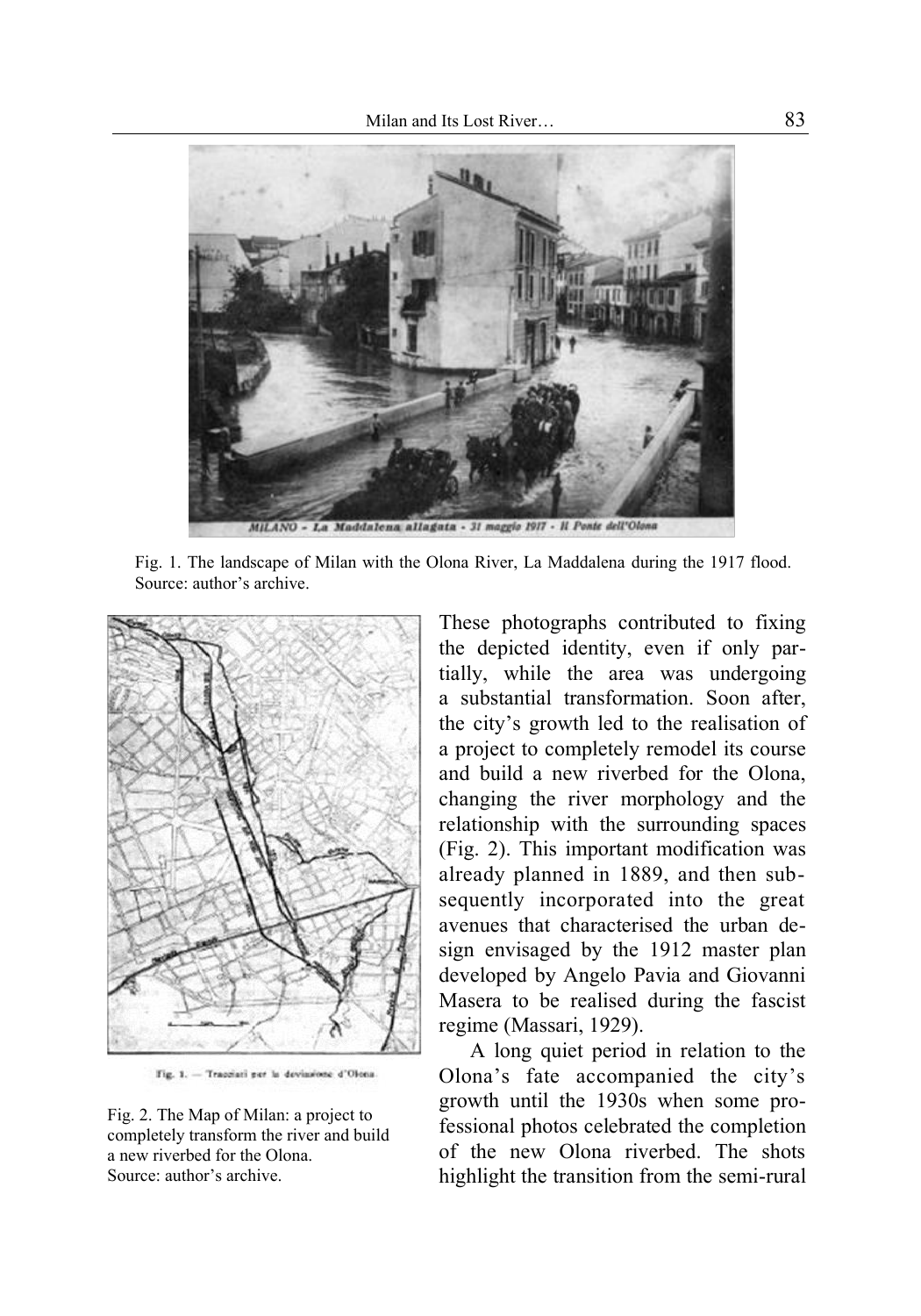to urban dimension, with a correspondence between its morphological design and re-articulation of the hydraulic presence (Fig. 3). In the midst of the regime's rhetoric, a desire emerged to give dignity to the presence of the river and enshrine its essence through artificial syntax (Della Morte and Lissoni, 1935).



Fig. 3. The first phase of the reconstruction of the Olona riverbed until its filling, 1930s. Source: author's archive.

Few images, however, accompany the brief story of that arrangement. By the end of the 1950s, increasing water pollution levels from civil and industrial sources gave rise to more frequent complaints of stench, which, combined with extensive flooding and the resulting health risks, led to the complete covering of the city's river section (De Marchi, 1948). Several pictures documented this process (Fig. 4, 5). It is almost the last act in the photographic history of Milan's Olona, which from that moment on hid under the ground and fell into oblivion.

The unique exception to this long lack of photographic images of the Olona can be seen in some recent shots available on social media, demonstrating how photography can activate a sort of "hunt for memory," an activity that goes beyond the limits of cartographic reconstruction, and where possible, animates specific explorations of the urban underground world.

These exploratory actions by some fearless investigators of the deep layers of the city are the most recent partial evidence of an occluded reality, testifying to the widespread attention to the topic of underground rivers (Talling, 2011; Bolton, 2011).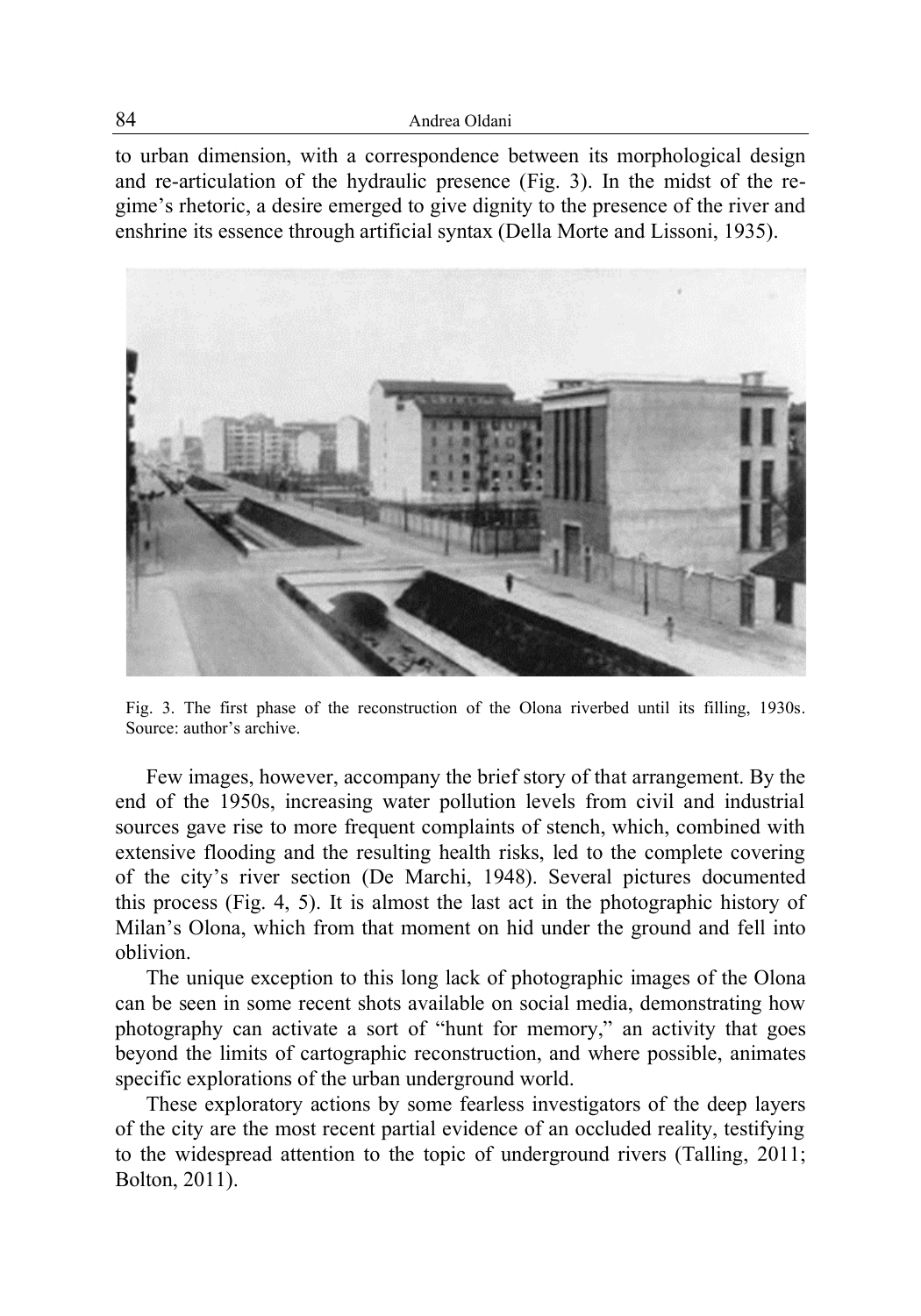

Fig. 4. The second phase of the reconstruction of the Olona riverbed, 1940–50s. Source: author's archive.



Fig. 5. The third phase of the reconstruction of the Olona riverbed until its filling, 1940-50s. Source: author's archive.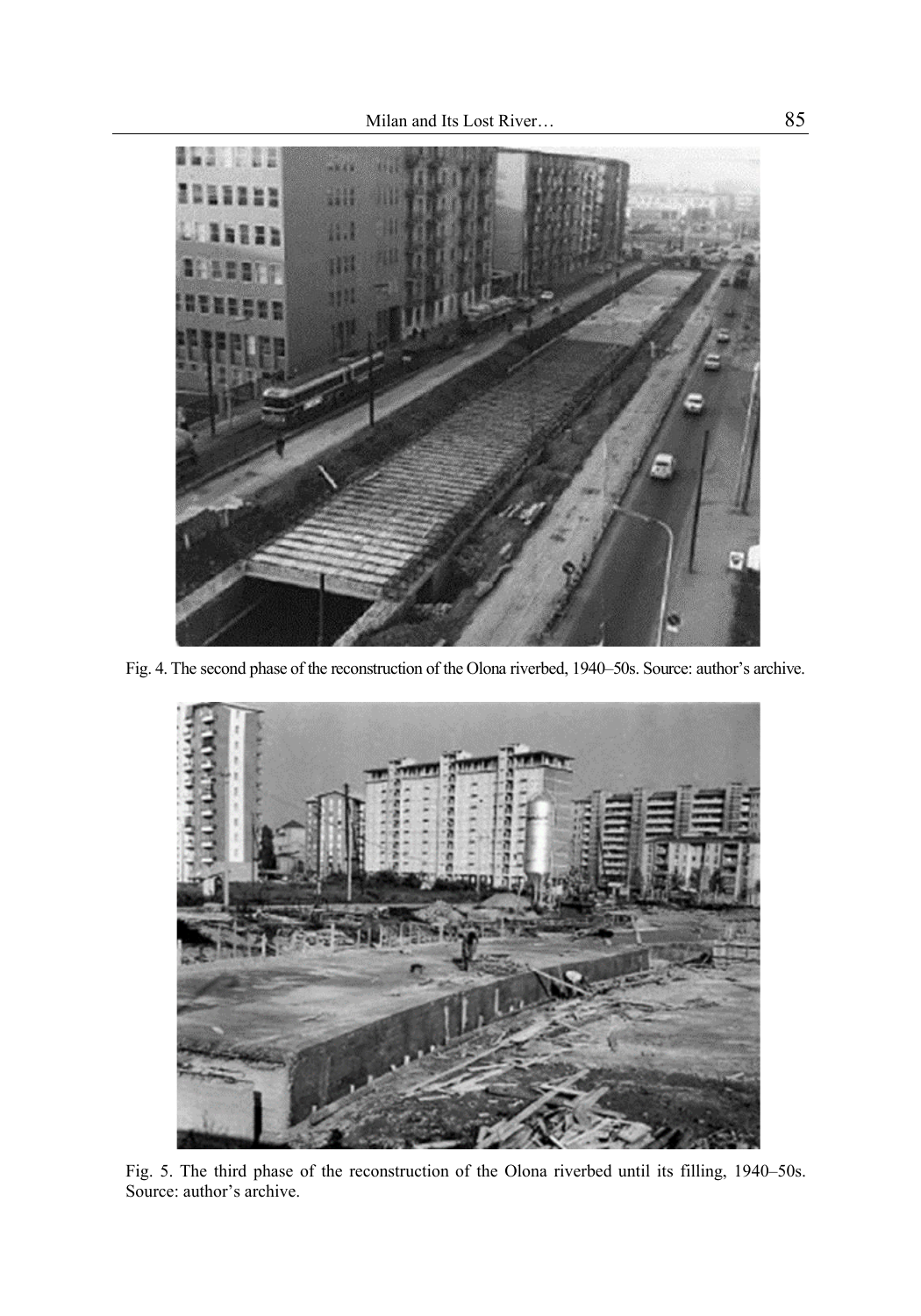## MUCH MORE THAN NOSTALGIA: PHOTOGRAPHY AS A FIELD OF POSSIBILITY

The extraordinary evocative power of the photographs of the internal Navigli Ring and their popularity is not even remotely comparable to that of the few images accompanying the alternating history of the Olona. Nevertheless, there is a profound difference between the two: the images of the inner ring of canals refer to an artificial system that remains as a trace and memory, the latter to a natural, deeply anthropogenic river that is still present, but hidden, and whose presence is witnessed precisely because of those images that reconstruct its vicissitudes.

Both series of images echo the feelings that Barthes (1981, p. 82) describes when he explains that "The Photograph does not call up the past (nothing Proustian in a photograph). The effect it produces upon me is not to restore what has been abolished (by time, by distance) but to attest that what I see has indeed existed. At the same time, however, the photos of the Olona refer to a changed but still existing reality. For the Navigli, the consequence of photography is to nourish nostalgia, encourage the 'Venetian' dream, and allow us to recognise that 'Photography has something to do with resurrection'" (Ibidem). For the Olona, photography depicts a surgical ritual that unveils the layers of matter and then recomposes them, revealing the palimpsest (Corboz, 1983; Carandini,  $2017$ ). In the case of the Olona, it is exceptionally true that "even if we know that we cannot change the past depicted in the photograph, the wish offered by the photograph's not-yet future makes the retrospection valuable. We must start looking for future possibilities offered by photographs, thereby allowing one to think 'what could be, if.' This approach liberates both photography and history—and eventually us—from their strict connection to facts" (Helmerdig, 2016, p. 21).

For this reason, it can be argued that this forgotten, hidden, and rejected urban portion of the Olona is still part of the Milan heritage, and it can represent a valuable element of its future. This possibility is achievable, also thanks to photography which can establish a "productive tension" capable of putting back in order the "idiosyncrasies of memory" (Sterling, 2019).

The evocative power of the images of the Olona thus translates into the possibility of recognising its presence, a fact which, in the midst of the Anthropocene and the challenges of climate change (Serres, 1991; Tsing et al., 2017; Latour, 2020), invites us to consider its presence differently. This consideration opens up a perspective that is perhaps utopian or, more likely, dramatically realistic. Considering water as an increasingly complex resource will perhaps one day make it possible to photograph the Olona again in relation to its city: Milan. It will be a different river, just as the passages accompanying its centuries-old history are different.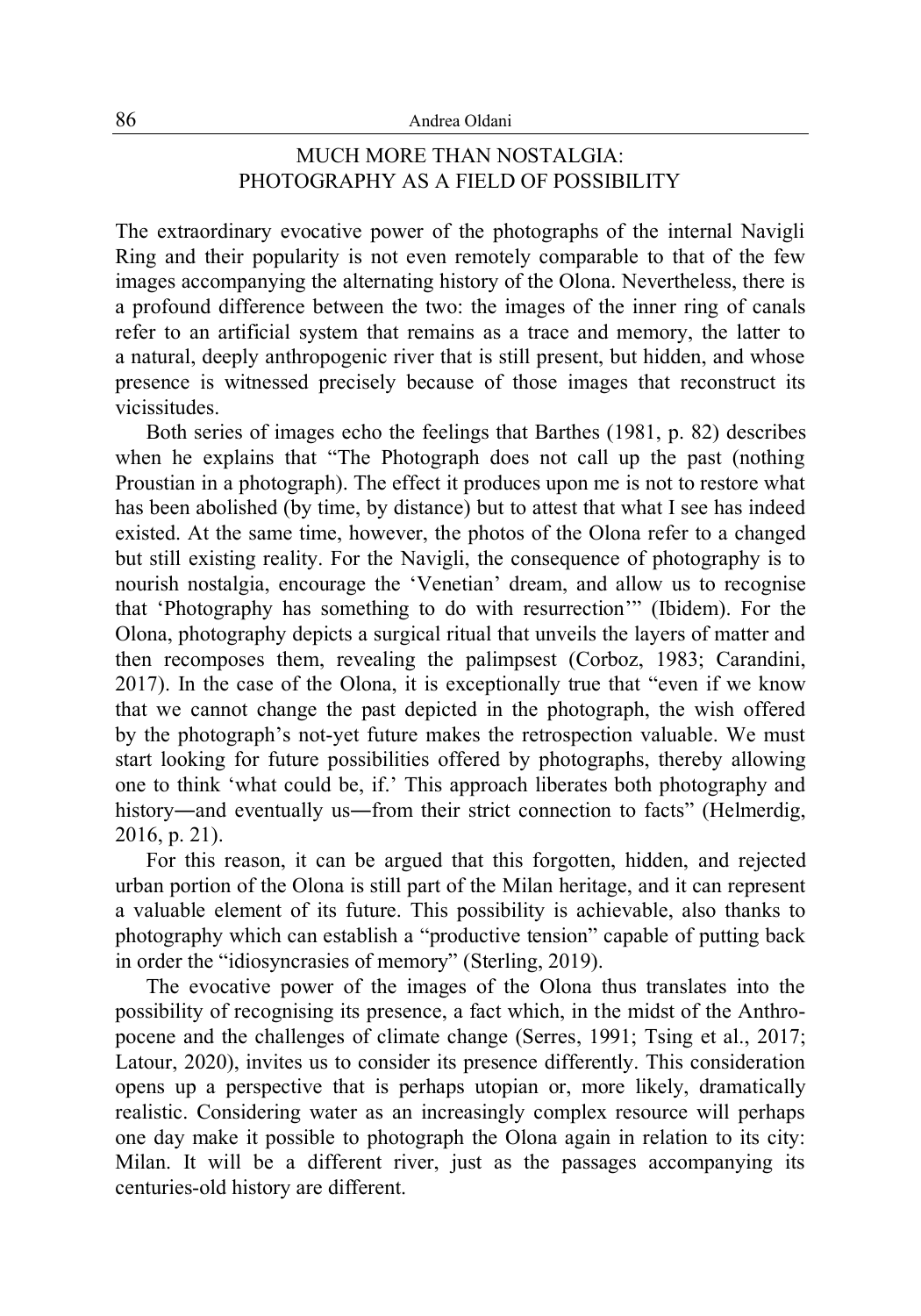### THINK AND DESIGN: SOME FINAL CONSIDERATIONS

This perspective is certainly not unfounded. On the one hand, it reflects an ongoing process in which the world's major cities are re-discovering, in a literary sense, rivers and streams buried under the city's surface. A clear example of this is a growing number of associations operating in the vast field of river restoration, with several organisations dealing with the specific topic of "deculverting" or daylighting. These are bodies that promote operations that are only mistakenly considered "impossible," convinced that this action could positively impact local communities, including potential social, economic and environmental benefits (Wild et al., 2010). Numerous case studies worldwide exemplify the possibility of recovering the visual presence of forgotten watercourses within a process of urban reform, capable of reintroducing water into the genetic code of the city as a vital element, participating in the form of articulated plurality (Ranzato, 2017). The most obvious obstacle to the implementation of such plans, apart from the cost, is the critical condition of the water. We are aware, however, of continuous minor signs of improvement, which could give hope for a real possibility of redemption. The hybrid and plural nature of the infrastructure (Alonzo, 2016) does the rest, offering the foundations to build architecture capable of restoring the form and visibility to the water.

On the other hand, another factor that should not be overlooked is infrastructure maintenance in relation to climate change. There is no lack of studies in the literature warning of the greater need for care that infrastructure will require over the next few decades due to the increased stress levels it will be subjected to (Neumann et al., 2013). Thinking about vast covered stretches makes one realise the difficulties of inspection, the criticality of maintenance, and the fragility of certain structural parts, including the horizontal slab. If we consider the medium age of many infrastructure elements and the risk of failure acceleration, it is easy to understand how massive interventions may be necessary but not always sustainable. This consideration is evident not onlywith regard to economic reasons but also in confrontation with the benefits of a possible reopening. In addition, it should be considered how the topic of climate change opens up an enormous possibility of reflection on the range of options that the presence of a watercourse can bring within a process of an overall rethinking of urban water management methods.

In the Milanese panorama, the photographs of the Olona tell us of its evolution and bear witness to its presence. There is no such thing as nostalgia because one cannot be nostalgic for something that was once a problem for the city in terms of safety, pollution, and limits on development. However, these photos show how this infrastructural reality has been incessantly modified,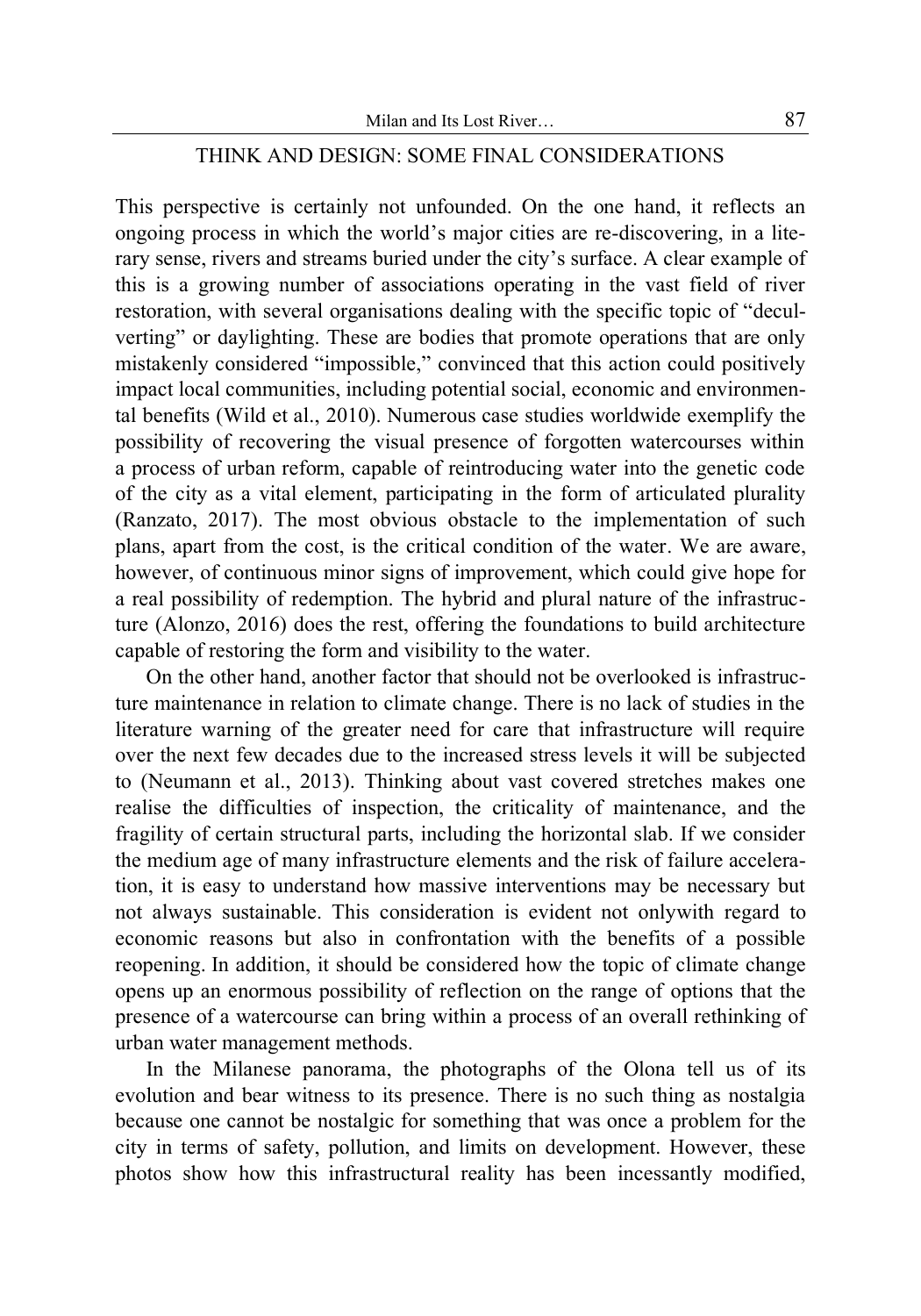making it clear that there is a very high likelihood of further change, as the process of transformation continues. Thus, those photographs are offered not as icons of reality to be re-proposed but as witnesses of a presence whose essence is somehow preserved and can be brought back into play.





Fig. 6, 7. Contemporary views of the outfall of River Olona into Lambro Meridionale. Photos by the author.